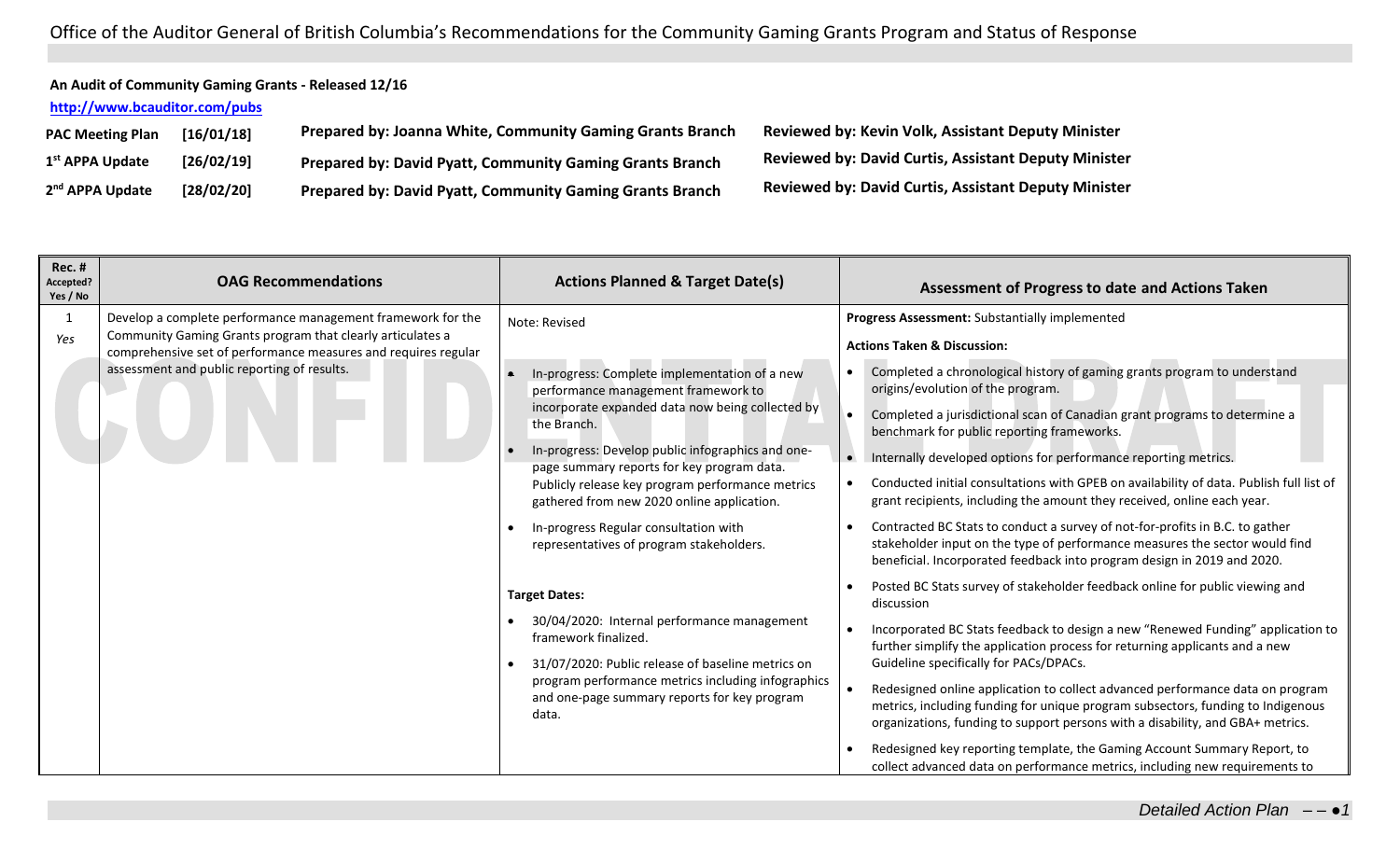Office of the Auditor General of British Columbia's Recommendations for the Community Gaming Grants Program and Status of Response

| Rec. #<br>Accepted?<br>Yes / No | <b>OAG Recommendations</b>                                                                                                                                                                                                                                                                                                                                                                | <b>Actions Planned &amp; Target Date(s)</b>                                                                                                                                                                                                                                                                                                                                              | Assessment of Progress to date and Actions Taken                                                                                                                                                                                                                                                                                                                                                                                                                                                                                                                                                                                                                                                                                                                                                                                                                                                                                                                                                                                                                                                                                                                                                                                                                                                                                                                                                                                                                                                                                                                                                                                                                                                                                                                            |
|---------------------------------|-------------------------------------------------------------------------------------------------------------------------------------------------------------------------------------------------------------------------------------------------------------------------------------------------------------------------------------------------------------------------------------------|------------------------------------------------------------------------------------------------------------------------------------------------------------------------------------------------------------------------------------------------------------------------------------------------------------------------------------------------------------------------------------------|-----------------------------------------------------------------------------------------------------------------------------------------------------------------------------------------------------------------------------------------------------------------------------------------------------------------------------------------------------------------------------------------------------------------------------------------------------------------------------------------------------------------------------------------------------------------------------------------------------------------------------------------------------------------------------------------------------------------------------------------------------------------------------------------------------------------------------------------------------------------------------------------------------------------------------------------------------------------------------------------------------------------------------------------------------------------------------------------------------------------------------------------------------------------------------------------------------------------------------------------------------------------------------------------------------------------------------------------------------------------------------------------------------------------------------------------------------------------------------------------------------------------------------------------------------------------------------------------------------------------------------------------------------------------------------------------------------------------------------------------------------------------------------|
| 2.<br>Yes                       | Evaluate, and publicly report on, the Community Gaming Grants<br>program, by assessing:<br>the program's effectiveness in providing positive<br>$\bullet$<br>contributions to communities<br>the appropriateness of the program's total annual funding<br>the need to establish new funding categories or to extend<br>or change existing ones<br>the funding method used to award grants | Note: Revised<br>In-progress: Publicly release key program<br>performance metrics gathered from new 2020<br>online application (e.g. infographics, one-page<br>summary reports, etc.).<br>In-progress Regular consultation with<br>representatives of program stakeholders.<br><b>Target Dates:</b><br>31/07/2020: Public release of baseline metrics on<br>program performance metrics. | outline the number of people service, the community benefit provided, and<br>pictures of the organization's programming.<br>Posted results of 2017-2019 Capital Project Sector grant recipients online.<br>Liaised with other areas of government to ensure Community Gaming Grant<br>funding supports important initiatives including the Universal Child Care Prototype<br>Sites Program, Resilience BC Anti-Racism Network and Gender-Equity (GBA+).<br>Progress Assessment: Substantially implemented<br><b>Actions Taken &amp; Discussion:</b><br>Completed a chronological history of gaming grants program to understand<br>origins/evolution/ of the program.<br>Completed a jurisdictional scan of Canadian grant programs to determine a<br>benchmark for public reporting frameworks.<br>Held preliminary discussions regarding total funding level and funding categories<br>with the BC Association of Charitable Gaming and a Cabinet Submission was<br>submitted regarding these issues.<br>Completed CGG survey which provides baseline data on sector perspectives on key<br>issues such as: funding levels, funding sectors, program framework and community<br>benefit.<br>Posted results of 2017-2019 Capital Project Sector grant recipients online.<br>Posted BC Stats survey of stakeholder feedback online for public viewing and<br>discussion.<br>Consultation with BC Association of Charitable Gaming throughout 2019 to ensure<br>program evolved to meet stakeholder needs in 2020.<br>Incorporated BC Stats feedback to overhaul the 2020 Program Guidelines, which<br>includes a new "Renewed Funding" application to further simplify the application<br>process for returning applicants and a new Guideline specifically for PACs/DPACs. |
| 3.<br>Yes                       | Review and update the guidelines for the Community Gaming<br>Grants program so they are clear, complete and approved.                                                                                                                                                                                                                                                                     | Date Completed: 08/12/2016                                                                                                                                                                                                                                                                                                                                                               | Redesigned online application to collect advanced performance data on program<br>metrics, including funding for unique program subsectors, funding to Indigenous<br>organizations, funding to support persons with a disability, and GBA+ metrics.<br>Progress Assessment: Fully implemented<br><b>Actions Taken &amp; Discussion:</b>                                                                                                                                                                                                                                                                                                                                                                                                                                                                                                                                                                                                                                                                                                                                                                                                                                                                                                                                                                                                                                                                                                                                                                                                                                                                                                                                                                                                                                      |
|                                 |                                                                                                                                                                                                                                                                                                                                                                                           |                                                                                                                                                                                                                                                                                                                                                                                          |                                                                                                                                                                                                                                                                                                                                                                                                                                                                                                                                                                                                                                                                                                                                                                                                                                                                                                                                                                                                                                                                                                                                                                                                                                                                                                                                                                                                                                                                                                                                                                                                                                                                                                                                                                             |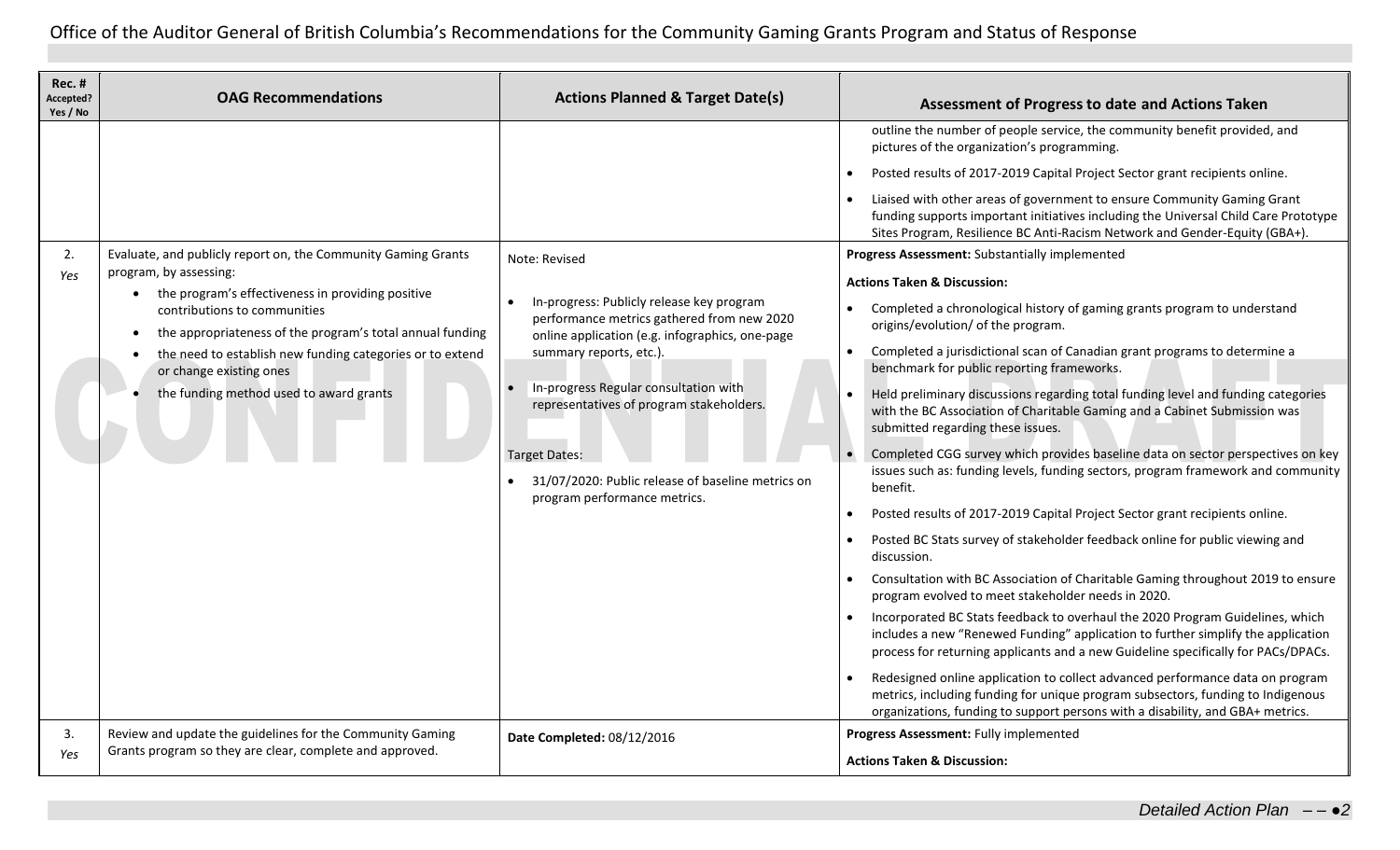Office of the Auditor General of British Columbia's Recommendations for the Community Gaming Grants Program and Status of Response

| <b>Rec. #</b><br>Accepted?<br>Yes / No | <b>OAG Recommendations</b>                                                                | <b>Actions Planned &amp; Target Date(s)</b>                                                                     | Assessment of Progress to date and Actions Taken                                                                                                                                                                                                                                                                                                        |
|----------------------------------------|-------------------------------------------------------------------------------------------|-----------------------------------------------------------------------------------------------------------------|---------------------------------------------------------------------------------------------------------------------------------------------------------------------------------------------------------------------------------------------------------------------------------------------------------------------------------------------------------|
|                                        |                                                                                           |                                                                                                                 | Starting in December 2016, the program guidelines are now revised on an annual<br>basis in keeping with a continuous improvement approach.                                                                                                                                                                                                              |
|                                        |                                                                                           |                                                                                                                 | The program guidelines have been reorganized to address issues regarding clarity<br>and transparency for applicants.                                                                                                                                                                                                                                    |
| 4.                                     | Evaluate the resources in place that support the Community                                | Date Completed: 07/01/2017 and ongoing                                                                          | Progress Assessment: Fully implemented                                                                                                                                                                                                                                                                                                                  |
| Yes                                    | Gaming Grants program to:<br>assess the procedures, training and information systems that | Although this recommendation is complete, the                                                                   | <b>Actions Taken &amp; Discussion:</b>                                                                                                                                                                                                                                                                                                                  |
|                                        | $\bullet$<br>support the grant process                                                    | 2018 BC Stats Survey also explored the process and<br>information systems needs for the Community               | Reviewed procedures developed and implemented a training plan for new staff<br>$\bullet$<br>(September 2016).                                                                                                                                                                                                                                           |
|                                        | determine resource needs based on its assessment                                          | Gaming Grants program.<br>Information system requirements may form a                                            | Completed a comprehensive assessment of required human resources by the<br>Public Service Agency (PSA) (August 2016).                                                                                                                                                                                                                                   |
|                                        |                                                                                           | component of options for a performance<br>management framework and policy review in<br>recommendations 1 and 2. | Accessed contingency funding to hire additional staff in 2016/17. - Hired Executive<br>Director (permanent), Policy Analyst (permanent), Manager of Community<br>Outreach (temporary), 4 x Grant Analysts (permanent) and 3 x Analysts (auxiliary)<br>(July - October 2016). Hired a permanent Manager of Policy and Community<br>Outreach in May 2018. |
|                                        |                                                                                           |                                                                                                                 | Approved budget lift in 2017 to sustain staffing level recommended by PSA -<br>confirmed in December 2016. (staffing levels maintained on an ongoing basis).                                                                                                                                                                                            |
|                                        |                                                                                           |                                                                                                                 | Introduced two days of dedicated training on grant assessment procedures<br>mandatory for all staff each year (March 2018).                                                                                                                                                                                                                             |
| 5.                                     | Document internal policies and procedures to ensure that grant                            | Date Completed: 01/07/2017 and ongoing                                                                          | Progress Assessment: Fully implemented                                                                                                                                                                                                                                                                                                                  |
| Yes                                    | applications are appropriately and consistently assessed.                                 |                                                                                                                 | <b>Actions Taken &amp; Discussion:</b>                                                                                                                                                                                                                                                                                                                  |
|                                        |                                                                                           |                                                                                                                 | Created an evergreen internal procedures manual that is now used daily by grant<br>analysts to review grant applications (July 2016 and ongoing).                                                                                                                                                                                                       |
|                                        |                                                                                           |                                                                                                                 | Created a Grant Assessment Sheet - an internal form used by analysts to<br>document each component of their assessment to ensure files are consistently<br>reviewed (February 2018).                                                                                                                                                                    |
|                                        |                                                                                           |                                                                                                                 | Regular team meetings are held to discuss operational policy questions - decisions<br>are then documented in the internal procedures manual for consistency (Ongoing).                                                                                                                                                                                  |
|                                        |                                                                                           |                                                                                                                 | Analysts can at any time identify challenges that occur in the assessment of files<br>for consideration as part of the annual review of program eligibility guidelines<br>(Ongoing).                                                                                                                                                                    |
|                                        |                                                                                           |                                                                                                                 | Created a Reconsideration Assessment Checklist for use by management for added<br>rigour to the secondary analysis of a request for reconsideration (2017).                                                                                                                                                                                             |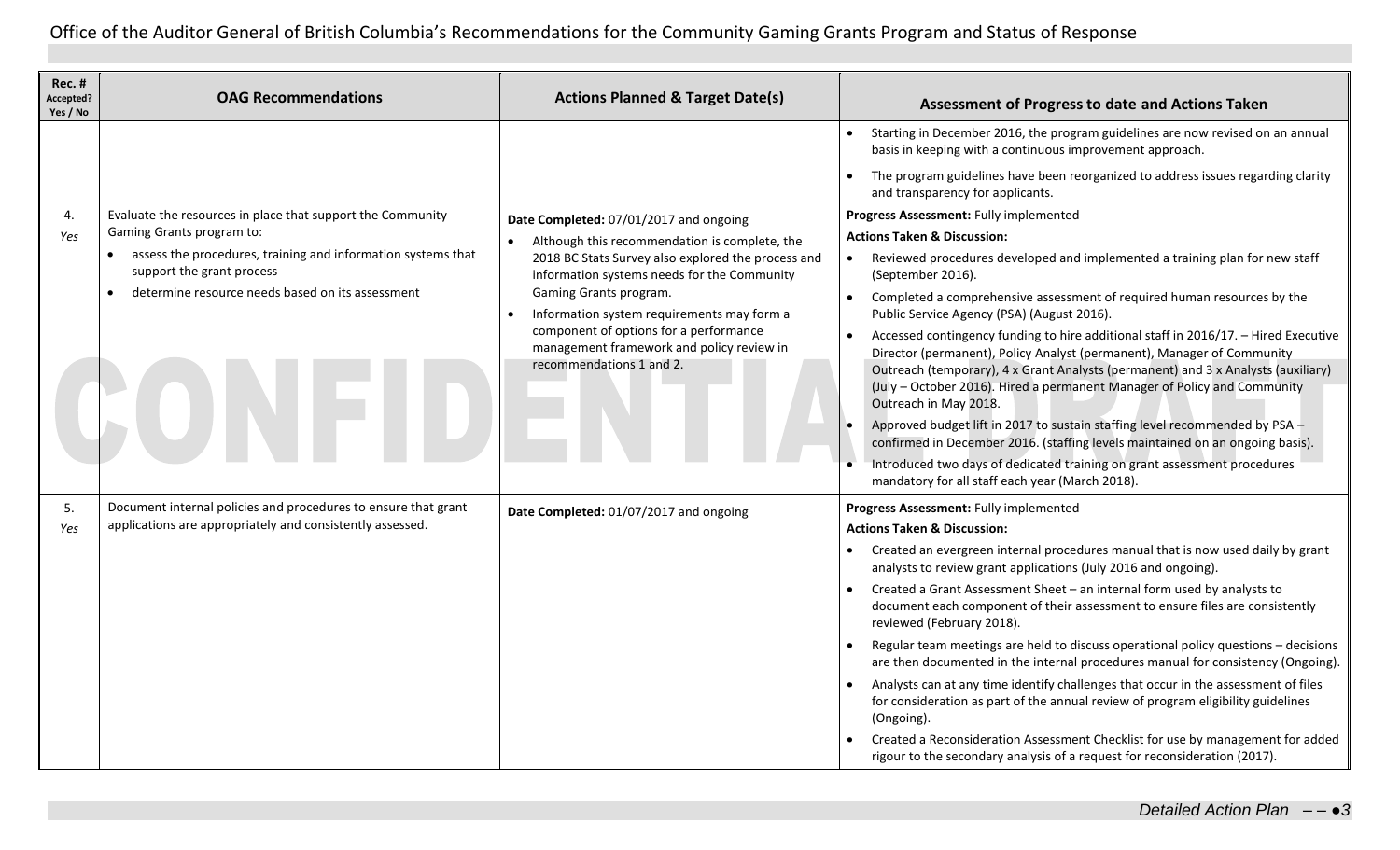| <b>Rec. #</b><br>Accepted?<br>Yes / No | <b>OAG Recommendations</b>                                                                                           | <b>Actions Planned &amp; Target Date(s)</b> | Assessment of Progress to date and Actions Taken                                                                                                                                                                                                                                                                  |
|----------------------------------------|----------------------------------------------------------------------------------------------------------------------|---------------------------------------------|-------------------------------------------------------------------------------------------------------------------------------------------------------------------------------------------------------------------------------------------------------------------------------------------------------------------|
| 6.                                     | Evaluate the approach used to assess applications to ensure that                                                     | Date Completed: 30/09/2017                  | Progress Assessment: Fully implemented                                                                                                                                                                                                                                                                            |
| Yes                                    | non-compliance with program requirements is not occurring.                                                           |                                             | <b>Actions Taken &amp; Discussion:</b>                                                                                                                                                                                                                                                                            |
|                                        |                                                                                                                      |                                             | • The step-by-step approach to assessing applications is documented through the<br>internal procedures manual (July 2016 and ongoing).                                                                                                                                                                            |
|                                        |                                                                                                                      |                                             | The Grant Assessment Sheet captures all aspects of application review for<br>compliance with program requirements. Efforts are taken in the review of each<br>and every application to identify non-compliance (July 2016 and Ongoing).                                                                           |
|                                        |                                                                                                                      |                                             | A system of referral to support from the Manager of Community Outreach has<br>been implemented to assist organizations in understanding eligibility requirements<br>(January 2017 and ongoing).                                                                                                                   |
|                                        |                                                                                                                      |                                             | Operational procedures relating to non-compliance and reporting have been<br>implemented. This includes a system of warnings to transition organizations to<br>compliance (September 2017 and ongoing) and a formalized pathways for<br>addressing applications with missing information (July 2018 and ongoing). |
|                                        |                                                                                                                      |                                             | Ongoing tracking and monitoring of issues relating to non-compliance with<br>program requirements including eligibility requirements, reporting, grant<br>conditions and use of funds (January 2017 and ongoing).                                                                                                 |
|                                        |                                                                                                                      |                                             | The new Manager of Community Outreach facilitates the ability to pro-actively<br>address known challenges (Ongoing).                                                                                                                                                                                              |
|                                        |                                                                                                                      |                                             | GPEB Audit undertakes specific reviews to assess compliance such as GASR<br>submissions, etc.                                                                                                                                                                                                                     |
| 7.                                     | Implement a robust process to ensure that grant decisions on                                                         | Date Completed: 31/03/2017                  | Progress Assessment: Fully implemented                                                                                                                                                                                                                                                                            |
| Yes                                    | reconsidered files are fair, consistent, well documented and in<br>accordance with program eligibility requirements. |                                             | <b>Actions Taken &amp; Discussion:</b>                                                                                                                                                                                                                                                                            |
|                                        |                                                                                                                      |                                             | Reviewed process identified as existing but previously undocumented. (April<br>$\bullet$<br>2016).                                                                                                                                                                                                                |
|                                        |                                                                                                                      |                                             | Made improvements to correspondence provided to organizations regarding the<br>outcome of a reconsideration request (April 2016 and ongoing).                                                                                                                                                                     |
|                                        |                                                                                                                      |                                             | Made improvements to consistency and notation added to the Gaming Online<br>Service worksheets (April 2016 and ongoing).                                                                                                                                                                                          |
|                                        |                                                                                                                      |                                             | All reconsideration requests are manually tracked to facilitate analysis to inform<br>program improvements and feedback for analysts (April 2016 - ongoing).                                                                                                                                                      |
|                                        |                                                                                                                      |                                             | Developed and implemented a Reconsideration Assessment Checklist used by<br>management to structure the review of requests for reconsideration (March 2018).                                                                                                                                                      |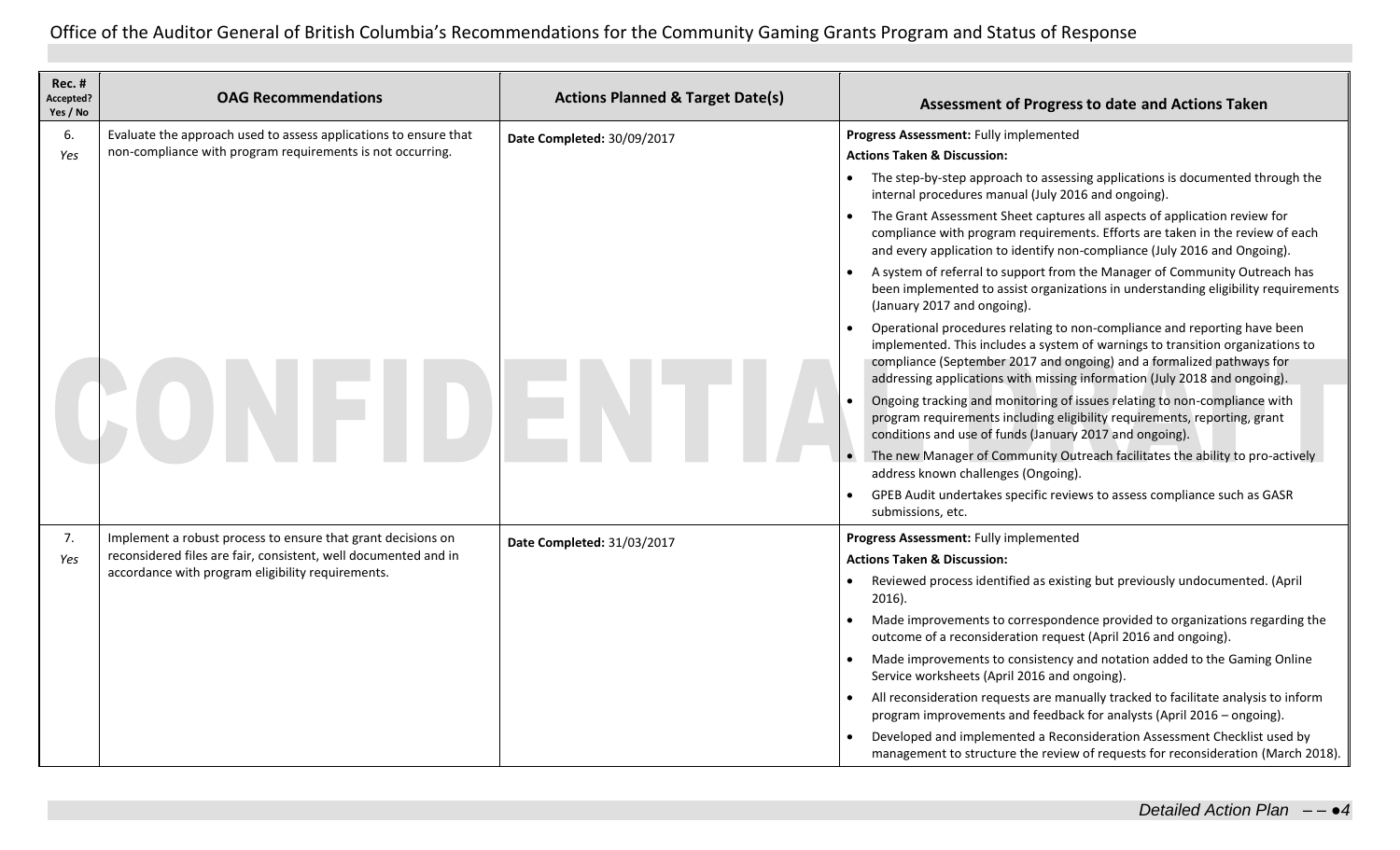| <b>Rec. #</b><br>Accepted?<br>Yes / No | <b>OAG Recommendations</b>                                                                                                                                                                         | <b>Actions Planned &amp; Target Date(s)</b> | <b>Assessment of Progress to date and Actions Taken</b>                                                                                                                                                                                                                                                                                                                                                                                                                                                                                                                                                                                                                                                                                                                                                                                                                                                                                                                                                                                                                                                                                                                                                                                                                                                                            |
|----------------------------------------|----------------------------------------------------------------------------------------------------------------------------------------------------------------------------------------------------|---------------------------------------------|------------------------------------------------------------------------------------------------------------------------------------------------------------------------------------------------------------------------------------------------------------------------------------------------------------------------------------------------------------------------------------------------------------------------------------------------------------------------------------------------------------------------------------------------------------------------------------------------------------------------------------------------------------------------------------------------------------------------------------------------------------------------------------------------------------------------------------------------------------------------------------------------------------------------------------------------------------------------------------------------------------------------------------------------------------------------------------------------------------------------------------------------------------------------------------------------------------------------------------------------------------------------------------------------------------------------------------|
| 8.<br>Yes                              | Establish policies and procedures for the special one-time grants so<br>that grants are awarded in a fair, consistent and open manner, in<br>accordance with the special one-time grant framework. | Date Completed: 01/04/2018                  | Progress Assessment: Fully implemented<br><b>Actions Taken &amp; Discussion:</b><br>Approved request to normalize funding for legacy special one-time grants for<br>implementation in 2017/18. These grants are now funded through the various<br>other Government departments.<br>Eliminated special one-time grants in fiscal year 2018-19.                                                                                                                                                                                                                                                                                                                                                                                                                                                                                                                                                                                                                                                                                                                                                                                                                                                                                                                                                                                      |
| 9.<br>Yes                              | Review the policies to track and review grant recipients' reports to<br>ensure the reports are submitted on a timely basis.                                                                        | Date Completed: 30/09/2017                  | Progress Assessment: Fully implemented<br><b>Actions Taken &amp; Discussion:</b><br>The approach to assessing applications is documented through the internal<br>procedures manual (July 2016 and ongoing).<br>The Grant Assessment Sheet is used by analysts for each application review. Efforts<br>are taken in every review to identify non-compliance (July 2016 and ongoing).<br>Provided training to grant analysts on reviewing Gaming Account Summary<br>Reports (December 2016).<br>Gaming Account Summary Report compliance is a standard component of the<br>analyst file review.<br>Grants for Parent Advisory Councils were held back due to reporting compliance<br>(September 2016).<br>A system of referral to support from the Manager of Policy and Community<br>Outreach has been implemented to assist organizations in understanding eligibility<br>requirements (ongoing).<br>Operational procedures relating to non-compliance and non-reporting has been<br>implemented. This includes a system of warnings to transition organizations to<br>compliance. (September 2017 - ongoing).<br>Ongoing tracking and monitoring of issues relating to non-compliance with<br>program requirements including reporting, eligibility requirements, grant<br>conditions and use of funds. (January 2017 - ongoing). |